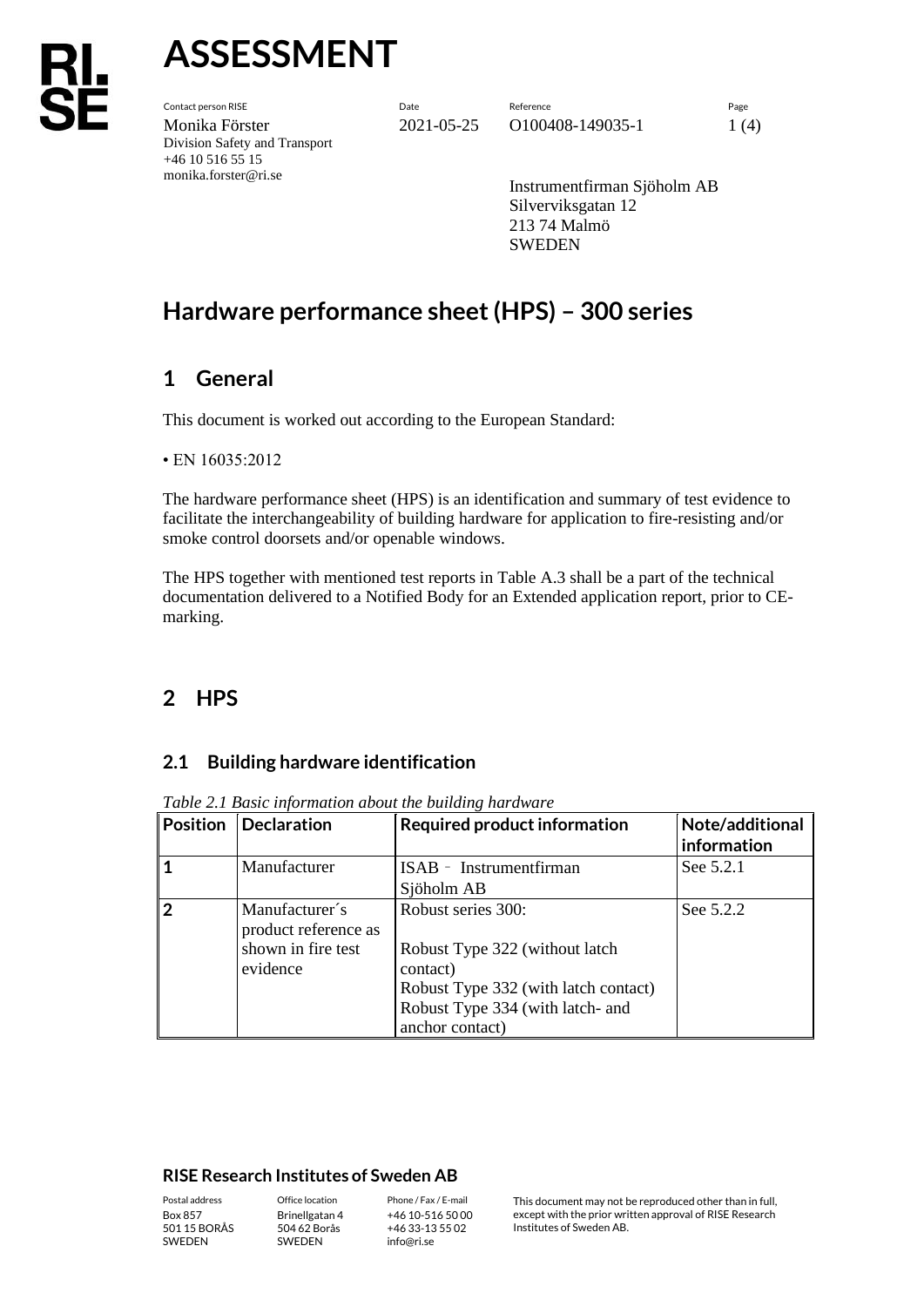

| Electric strike                                                     |                                                                                             |                                                                                                                                                                        |                                                                    |                 |
|---------------------------------------------------------------------|---------------------------------------------------------------------------------------------|------------------------------------------------------------------------------------------------------------------------------------------------------------------------|--------------------------------------------------------------------|-----------------|
|                                                                     |                                                                                             |                                                                                                                                                                        |                                                                    |                 |
|                                                                     | Robust Type 322                                                                             | Robust Type 332                                                                                                                                                        |                                                                    | Robust Type 334 |
| 3                                                                   | Type of building<br>hardware                                                                | Electromechanically operated strike<br>plates                                                                                                                          |                                                                    | See 5.2.3       |
| 4                                                                   | <b>Relevant EN</b>                                                                          | EN 14846:2008                                                                                                                                                          |                                                                    | See 5.2.4       |
| 5                                                                   | standard<br>Classification<br>(in accordance with<br>relevant hardware<br>product standard) | Classification:<br>Grade F                                                                                                                                             | Characteristics:<br>Suitability for use<br>on fire/ smoke<br>doors | See 5.2.5       |
| 6                                                                   | Main dimensions                                                                             | Dimensions: See figure 1 below.                                                                                                                                        |                                                                    | See 5.2.6       |
| 45<br>⋚┋¥<br>O<br>20,<br>78                                         |                                                                                             |                                                                                                                                                                        |                                                                    |                 |
| <b>aaaaa</b><br>o<br>28<br>$\circ$ (#<br>₩<br>6<br>52,5<br>Figure 1 |                                                                                             |                                                                                                                                                                        |                                                                    |                 |
| 7                                                                   | Remarks                                                                                     | Difference between models:<br>Robust Type 322 (without latch<br>contact)<br>Robust Type 332 (with latch contact)<br>Robust Type 334 (with latch and<br>anchor contact) |                                                                    | See 5.2.7       |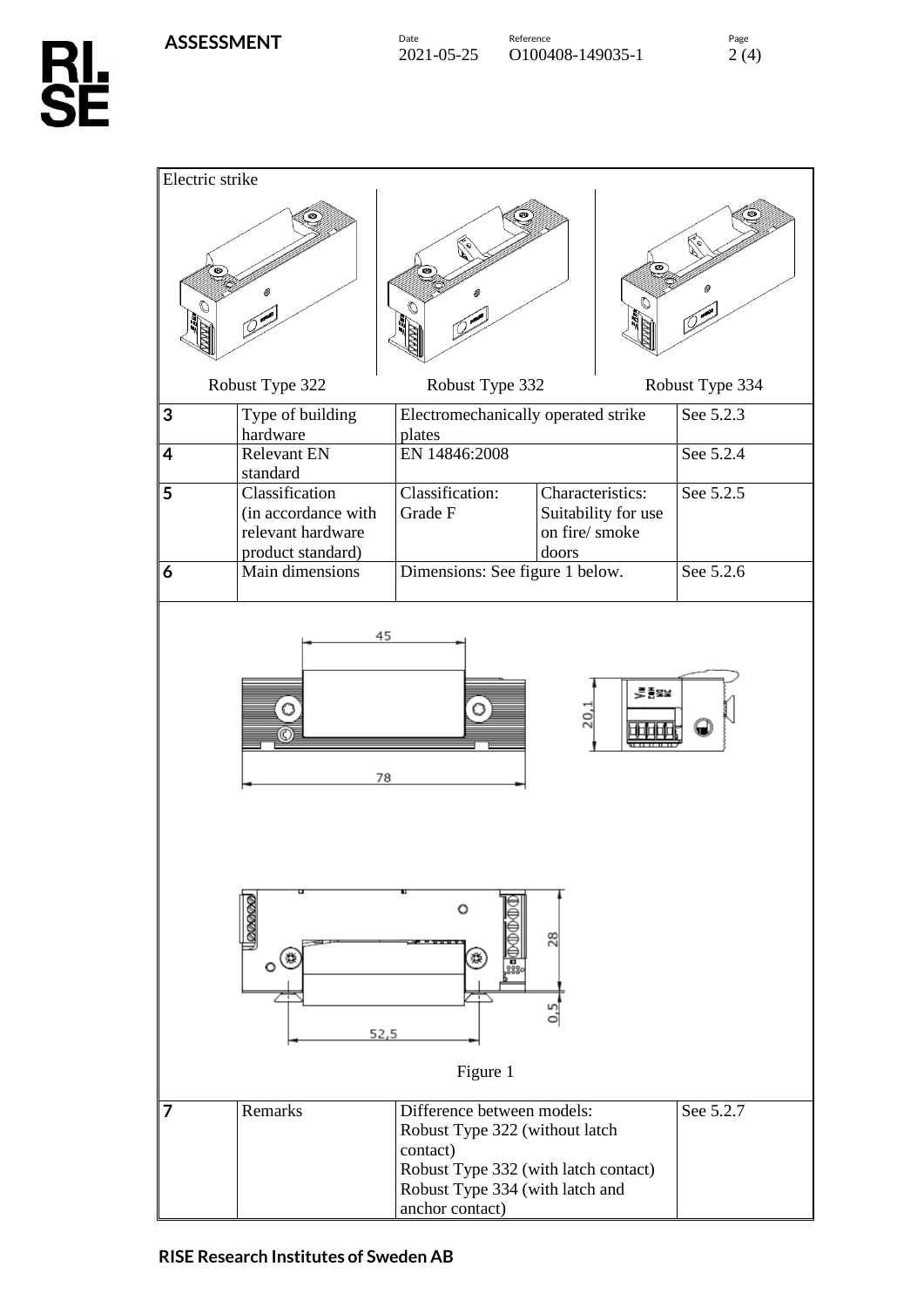#### **2.2 Test evidence**

*Table 2.2 information about the test evidence of the building hardware described in Table 2.1*

| 1              | <b>Material of doorset</b>  | Steel doorset and/or openable window            |  |  |
|----------------|-----------------------------|-------------------------------------------------|--|--|
|                | and/or openable             | Timber doorset and/or openable window           |  |  |
|                | window                      | Aluminium doorset and/or openable window        |  |  |
|                |                             | $\boxtimes$ Glazed steel doorset                |  |  |
| $\overline{2}$ | <b>Mounting of building</b> | Surface mounted, exposed to fire                |  |  |
|                | hardware                    | Surface mounted, not exposed to fire            |  |  |
|                |                             | $\boxtimes$ Mortice mounted, fire on both sides |  |  |
| 3              | Type of doorset             | $\boxtimes$ Hinged                              |  |  |
|                | and/or openable             | Pivoted                                         |  |  |
|                | window                      | Sliding                                         |  |  |
|                |                             | $\boxtimes$ Single leaf doorset                 |  |  |
|                |                             | Double leaf doorset                             |  |  |
|                |                             | $\Box$ Primary (active) leaf                    |  |  |
|                |                             | Secondary (inactive) leaf                       |  |  |
|                |                             | Other type                                      |  |  |

#### **2.3 Performance level(s)**

*Table 2.3 Performance level(s)*

|                | <b>Performance</b>        | <b>Fire resisting</b><br>and/or smoke<br>control doorset<br>and/or<br>openable<br>window test<br>evidence | <b>Building</b><br>hardware test<br>evidence <sup>a</sup> | <b>Smoke</b><br>control<br>doorset<br>and/or<br>openable<br>window test<br>evidence | Durability of<br>self-closing                                                                            |
|----------------|---------------------------|-----------------------------------------------------------------------------------------------------------|-----------------------------------------------------------|-------------------------------------------------------------------------------------|----------------------------------------------------------------------------------------------------------|
| $\mathbf{1}$   | Test method:              | $\boxtimes$ EN 1634-1                                                                                     | $\Box$ EN 1634-2 <sup>b</sup>                             | $\Box$ EN 1634-3                                                                    | <b>EN 1191</b><br>EN 12605                                                                               |
| $\overline{2}$ | Test report no:           | O100402-<br>126393-1<br>dated 2021-04-14                                                                  |                                                           |                                                                                     |                                                                                                          |
| 3              | Test report<br>issued by: | <b>RISE Research</b><br>Institute of<br>Sweden AB                                                         |                                                           |                                                                                     |                                                                                                          |
| 4              | Classification:           | EN 13501-2:<br>E: 120 min                                                                                 |                                                           | EN 13501-2:<br>$\Box$ S <sub>a</sub> ><br>$\Box$ S <sub>200</sub> >                 | EN 13501-2:<br>C <sub>0</sub><br>C <sub>1</sub><br>C <sub>2</sub><br>$\Box$ C3<br>$\Box$ C4<br>$\Box$ C5 |